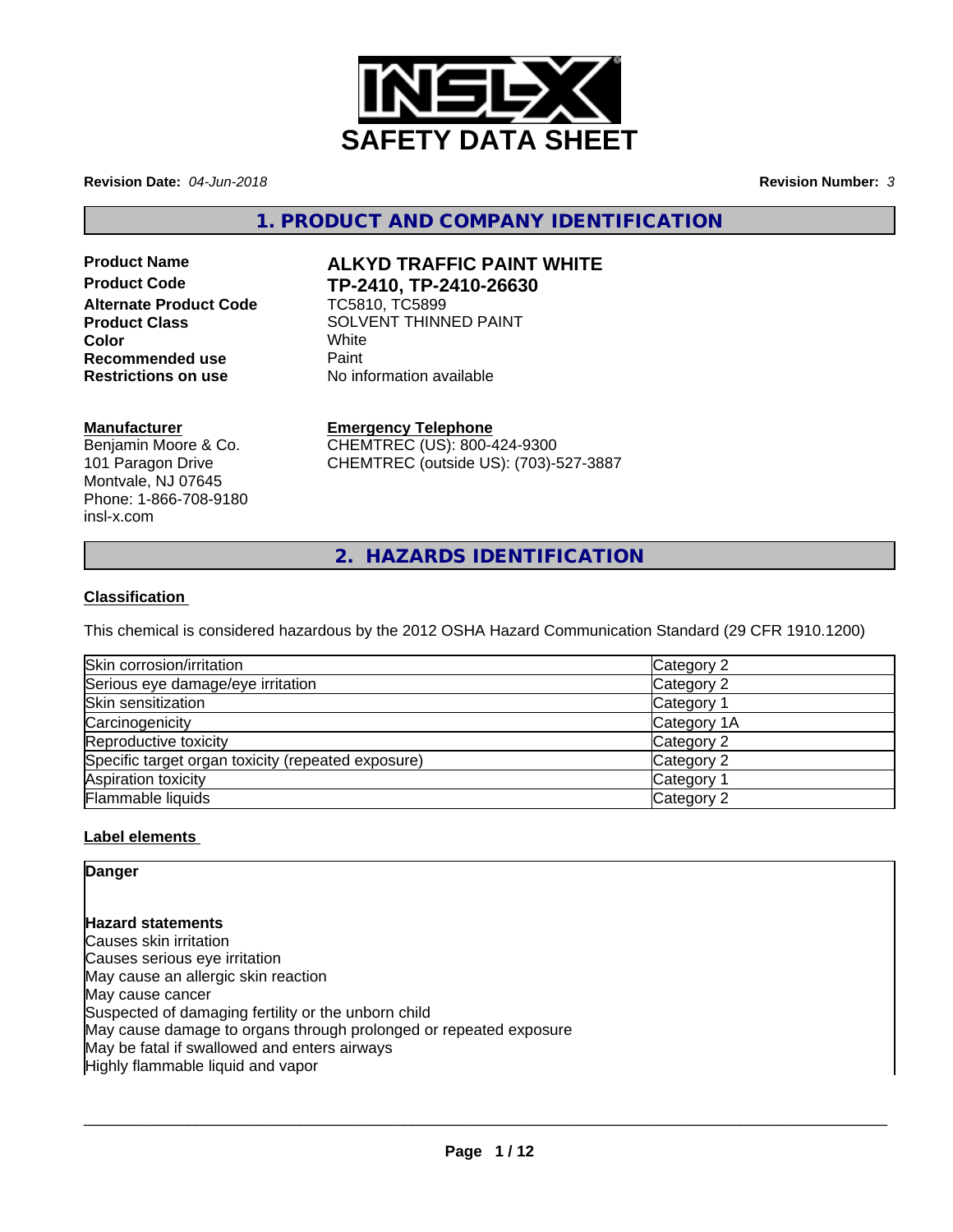

**Appearance** liquid **Contract Contract Contract Contract Contract Contract Contract Contract Contract Contract Contract Contract Contract Contract Contract Contract Contract Contract Contract Contract Contract Contract Con** 

#### **Precautionary Statements - Prevention**

Obtain special instructions before use Do not handle until all safety precautions have been read and understood Use personal protective equipment as required Wash face, hands and any exposed skin thoroughly after handling Contaminated work clothing should not be allowed out of the workplace Do not breathe dust/fume/gas/mist/vapors/spray Keep away from heat, hot surfaces, sparks, open flames and other ignition sources. No smoking Keep container tightly closed Ground/bond container and receiving equipment Use explosion-proof electrical/ventilating/lighting/equipment Use only non-sparking tools Take precautionary measures against static discharge Wear protective gloves/protective clothing/eye protection/face protection **Precautionary Statements - Response** IF exposed or concerned: Get medical advice/attention **Eyes** IF IN EYES: Rinse cautiously with water for several minutes. Remove contact lenses, if present and easy to do. Continue rinsing If eye irritation persists: Get medical advice/attention **Skin** If skin irritation or rash occurs: Get medical advice/attention IF ON SKIN (or hair): Remove/Take off immediately all contaminated clothing. Rinse skin with water/shower Wash contaminated clothing before reuse **Ingestion** IF SWALLOWED: Immediately call a POISON CENTER or doctor/physician Do NOT induce vomiting **Fire** In case of fire: Use CO2, dry chemical, or foam for extinction

**Precautionary Statements - Storage**

Store locked up Store in a well-ventilated place. Keep cool

**Precautionary Statements - Disposal**

Dispose of contents/container to an approved waste disposal plant

#### **Hazards not otherwise classified (HNOC)**

Rags, steel wool or waste soaked with this product may spontaneously catch fire if improperly discarded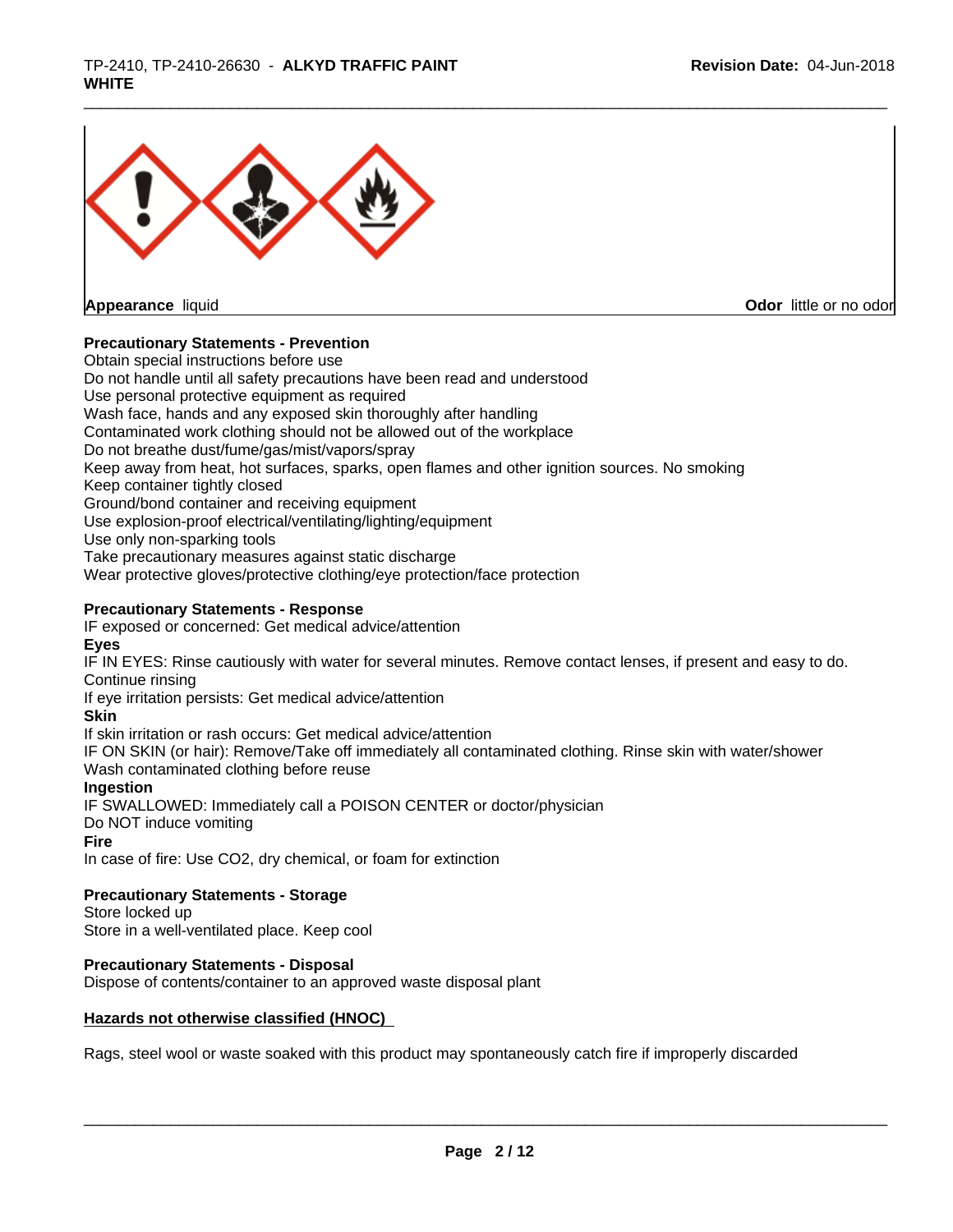### **Other information**

No information available

# **3. COMPOSITION INFORMATION ON COMPONENTS**

| <b>Chemical name</b>  | CAS No.        | Weight-% |
|-----------------------|----------------|----------|
| Limestone             | 1317-65-3      | 25       |
| Kaolin                | 1332-58-7      | 20       |
| Talc                  | 14807-96-6     | 20       |
| VM&P naphtha          | 64742-89-8     | 15       |
| Petroleum ether       | 8032-32-4      | 10       |
| Titanium dioxide      | 13463-67-7     |          |
| Silica, crystalline   | 14808-60-7     |          |
| Methyl ethyl ketoxime | 96-29-7        | 0.5      |
| Ethyl benzene         | $100 - 41 - 4$ | 0.5      |

## **4. FIRST AID MEASURES**

#### **Description of first aid measures**

| <b>General Advice</b>                            | If symptoms persist, call a physician. Show this safety data sheet to the doctor in<br>attendance.                                                                                                                                  |
|--------------------------------------------------|-------------------------------------------------------------------------------------------------------------------------------------------------------------------------------------------------------------------------------------|
| <b>Eye Contact</b>                               | Immediately flush with plenty of water. After initial flushing, remove any contact<br>lenses and continue flushing for at least 15 minutes. If eye irritation persists,<br>consult a specialist.                                    |
| <b>Skin Contact</b>                              | Wash off immediately with soap and plenty of water while removing all<br>contaminated clothes and shoes. If skin irritation persists, call a physician. Wash<br>clothing before reuse. Destroy contaminated articles such as shoes. |
| <b>Inhalation</b>                                | Move to fresh air. If symptoms persist, call a physician.<br>If not breathing, give artificial respiration. Call a physician immediately.                                                                                           |
| Ingestion                                        | Clean mouth with water and afterwards drink plenty of water. Do not induce<br>vomiting without medical advice. Never give anything by mouth to an unconscious<br>person. Consult a physician.                                       |
| <b>Protection Of First-Aiders</b>                | Use personal protective equipment.                                                                                                                                                                                                  |
| <b>Most Important</b><br><b>Symptoms/Effects</b> | May cause allergic skin reaction.                                                                                                                                                                                                   |
| <b>Notes To Physician</b>                        | Treat symptomatically.                                                                                                                                                                                                              |

# **5. FIRE-FIGHTING MEASURES**

| <b>Flammable Properties</b>         | Vapors may travel considerable distance to a source of<br>ignition and flash back. Vapors may cause flash fire. |
|-------------------------------------|-----------------------------------------------------------------------------------------------------------------|
| <b>Suitable Extinguishing Media</b> | Foam, dry powder or water. Use extinguishing measures                                                           |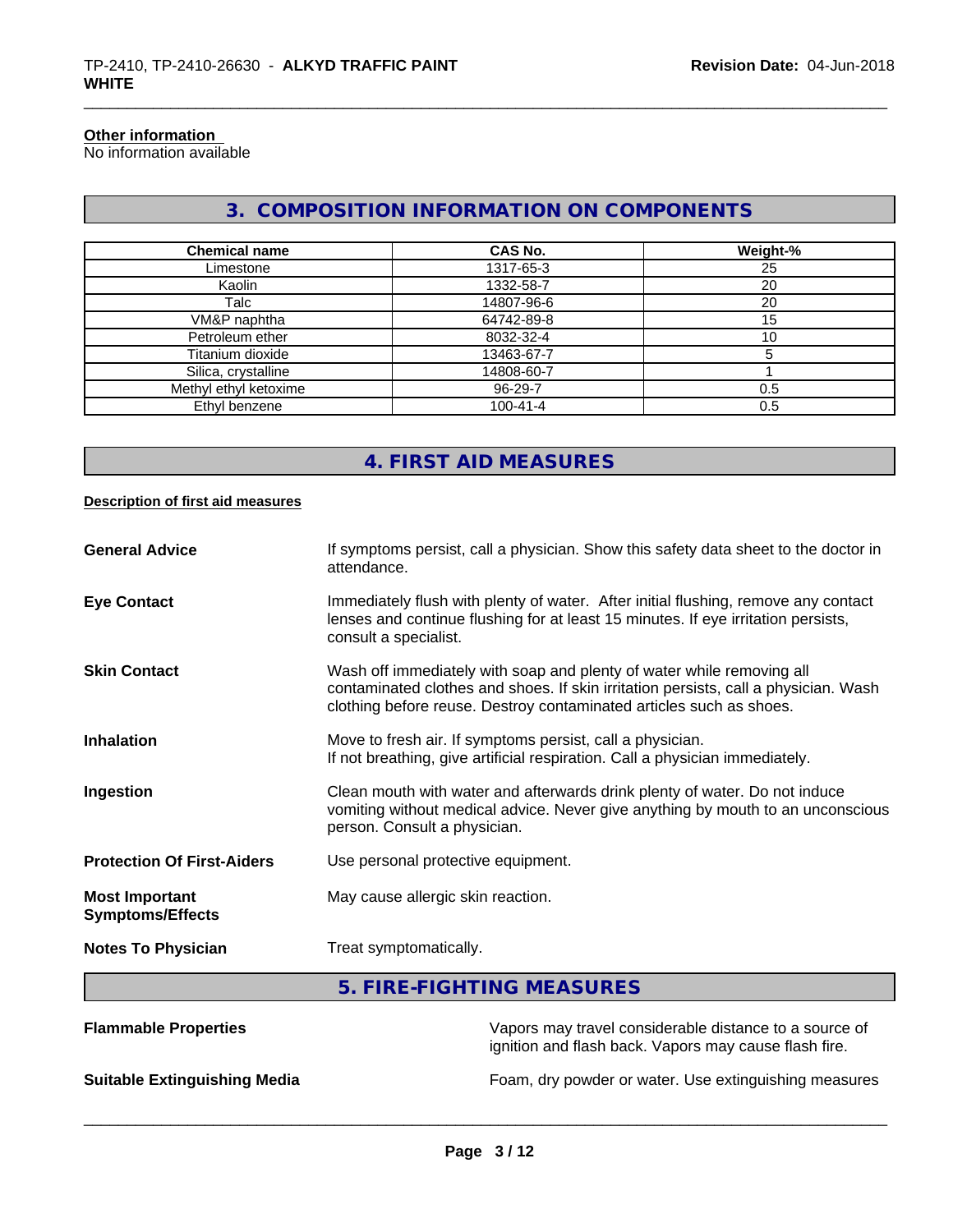|                                                                                     | that are appropriate to local circumstances and the<br>surrounding environment.                                                                                                                                                                                                                |
|-------------------------------------------------------------------------------------|------------------------------------------------------------------------------------------------------------------------------------------------------------------------------------------------------------------------------------------------------------------------------------------------|
| <b>Protective Equipment And Precautions For</b><br><b>Firefighters</b>              | As in any fire, wear self-contained breathing apparatus<br>pressure-demand, MSHA/NIOSH (approved or equivalent)<br>and full protective gear.                                                                                                                                                   |
| <b>Hazardous combustion products</b>                                                | Burning may result in carbon dioxide, carbon monoxide<br>and other combustion products of varying composition<br>which may be toxic and/or irritating.                                                                                                                                         |
| <b>Specific Hazards Arising From The Chemical</b>                                   | Flammable. Flash back possible over considerable<br>distance. Keep product and empty container away from<br>heat and sources of ignition. Closed containers may<br>rupture if exposed to fire or extreme heat. Thermal<br>decomposition can lead to release of irritating gases and<br>vapors. |
| <b>Sensitivity To Mechanical Impact</b>                                             | No                                                                                                                                                                                                                                                                                             |
| <b>Sensitivity To Static Discharge</b>                                              | Yes                                                                                                                                                                                                                                                                                            |
| <b>Flash Point Data</b><br>Flash Point (°F)<br>Flash Point (°C)<br><b>Method</b>    | 60.0<br>15.6<br><b>PMCC</b>                                                                                                                                                                                                                                                                    |
| <b>Flammability Limits In Air</b>                                                   |                                                                                                                                                                                                                                                                                                |
| Lower flammability limit:<br><b>Upper flammability limit:</b>                       | Not available<br>Not available                                                                                                                                                                                                                                                                 |
| Health: 1<br>Flammability: 3<br><b>NFPA</b>                                         | Instability: 0<br>Special: -                                                                                                                                                                                                                                                                   |
| <b>NFPA Legend</b><br>0 - Not Hazardous<br>1 - Slightly<br>2 - Moderate<br>3 - High |                                                                                                                                                                                                                                                                                                |

4 - Severe

*The ratings assigned are only suggested ratings, the contractor/employer has ultimate responsibilities for NFPA ratings where this system is used.*

*Additional information regarding the NFPA rating system is available from the National Fire Protection Agency (NFPA) at www.nfpa.org.*

## **6. ACCIDENTAL RELEASE MEASURES**

| <b>Personal Precautions</b> | Remove all sources of ignition. Take precautions to prevent flashback. Ground<br>and bond all containers and handling equipment. Take precautionary measures<br>against static discharges. Ensure adequate ventilation. Avoid contact with skin,<br>eyes and clothing. Use personal protective equipment. |
|-----------------------------|-----------------------------------------------------------------------------------------------------------------------------------------------------------------------------------------------------------------------------------------------------------------------------------------------------------|
| <b>Other Information</b>    | Prevent further leakage or spillage if safe to do so. Do not allow material to<br>contaminate ground water system. Prevent product from entering drains. Do not                                                                                                                                           |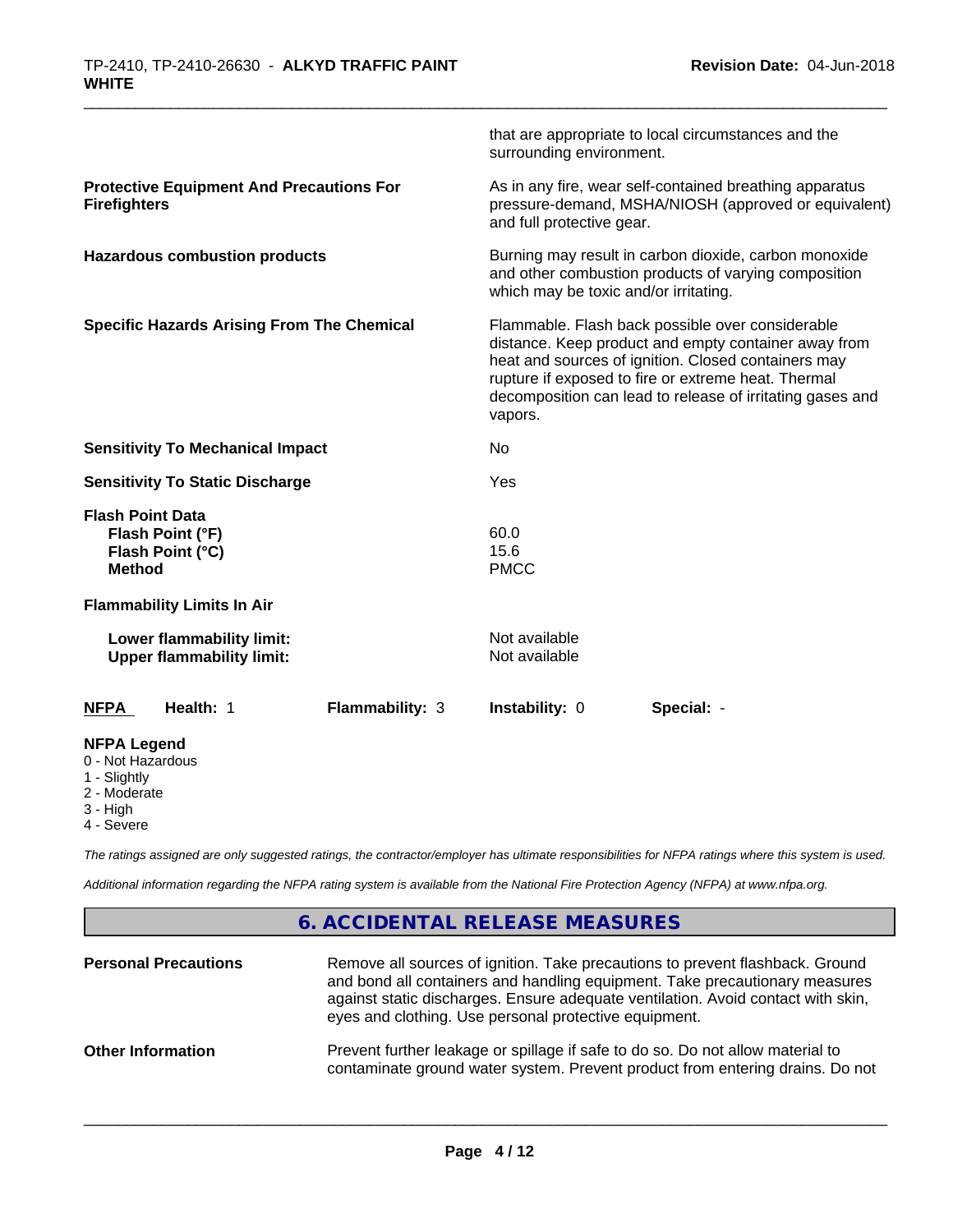|                                  | flush into surface water or sanitary sewer system. Local authorities should be<br>advised if significant spillages cannot be contained.                                                                                                                                                                                                                                                                                                        |  |
|----------------------------------|------------------------------------------------------------------------------------------------------------------------------------------------------------------------------------------------------------------------------------------------------------------------------------------------------------------------------------------------------------------------------------------------------------------------------------------------|--|
| <b>Environmental precautions</b> | See Section 12 for additional Ecological Information.                                                                                                                                                                                                                                                                                                                                                                                          |  |
| <b>Methods for Cleaning Up</b>   | Dam up. Soak up with inert absorbent material. Use a non-sparking or explosion<br>proof means to transfer material to a sealed, appropriate container for disposal.<br>Clean contaminated surface thoroughly.                                                                                                                                                                                                                                  |  |
|                                  | 7. HANDLING AND STORAGE                                                                                                                                                                                                                                                                                                                                                                                                                        |  |
| <b>Handling</b>                  | Avoid contact with skin, eyes and clothing. Wear personal protective equipment.<br>Do not breathe vapors or spray mist. Use only in ventilated areas. Prevent vapor<br>build-up by providing adequate ventilation during and after use.                                                                                                                                                                                                        |  |
|                                  | Take precautionary measures against static discharges. To avoid ignition of<br>vapors by static electricity discharge, all metal parts of the equipment must be<br>grounded. Keep away from heat, sparks and flame. Do not smoke. Extinguish all<br>flames and pilot lights, and turn off stoves, heaters, electric motors and other<br>sources of ignition during use and until all vapors are gone. Ignition and/or flash<br>back may occur. |  |
| <b>Storage</b>                   | Keep containers tightly closed in a dry, cool and well-ventilated place. Keep away<br>from heat. Keep away from open flames, hot surfaces and sources of ignition.<br>Keep in properly labeled containers. Keep out of the reach of children.                                                                                                                                                                                                  |  |
|                                  | <b>DANGER</b> - Rags, steel wool or waste soaked with this product may<br>spontaneously catch fire if improperly discarded. Immediately after use, place<br>rags, steel wool or waste in a sealed water-filled metal container.                                                                                                                                                                                                                |  |
| <b>Incompatible Materials</b>    | Incompatible with strong acids and bases and strong oxidizing agents.                                                                                                                                                                                                                                                                                                                                                                          |  |
|                                  | Technical measures/Precautions Ensure adequate ventilation. Use only where airflow will keep vapors from building<br>up in or near the work area in adjoining rooms. Comply with all national, state, and<br>local codes pertaining to the storage, handling, dispensing and disposal of<br>flammable liquids.                                                                                                                                 |  |
|                                  | Dissipate static electricity during transfer by grounding and bonding containers<br>and equipment before transferring material. All equipment should be non-sparking<br>and explosion proof. Use explosion proof electrical equipment for ventilation,<br>lighting and material handling.                                                                                                                                                      |  |

# **8. EXPOSURE CONTROLS/PERSONAL PROTECTION**

## **Exposure Limits**

| <b>Chemical name</b> | <b>ACGIH TLV</b>          | <b>OSHA PEL</b>            |
|----------------------|---------------------------|----------------------------|
| Limestone            | N/E                       | 15 mg/m $3$ - TWA          |
|                      |                           | $5 \text{ mg/m}^3$ - TWA   |
| Kaolin               | 2 mg/m <sup>3</sup> - TWA | 15 mg/m <sup>3</sup> - TWA |
|                      |                           | $5 \text{ mg/m}^3$ - TWA   |
| Talc                 | 2 mg/m <sup>3</sup> - TWA | 20 mppcf - TWA             |
| Titanium dioxide     | 10 mg/m $3$ - TWA         | 15 mg/m $3$ - TWA          |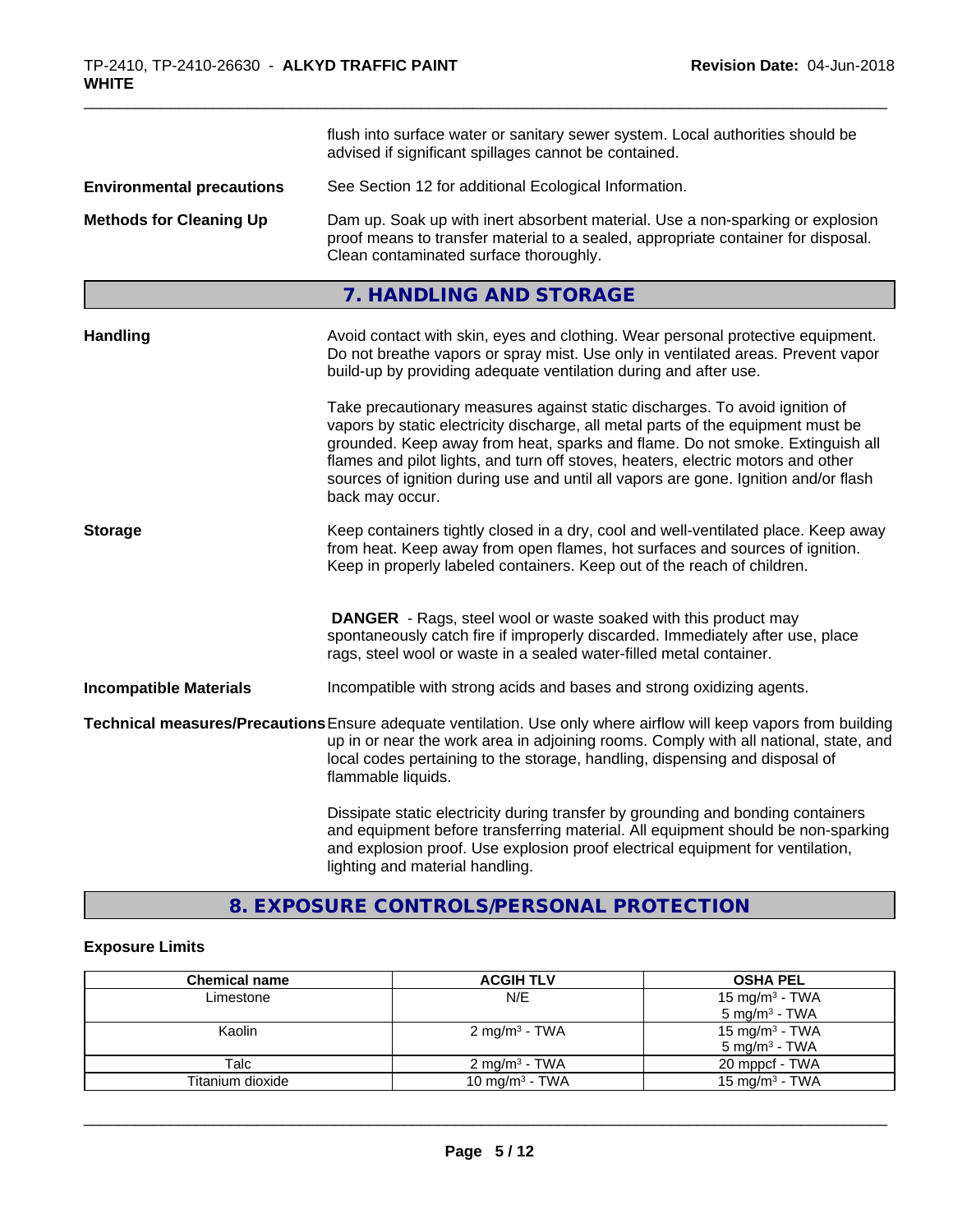| Silica, crystalline                                                                                                                                                                        |                                                                                                                                                                                                                                                                                                                                                                     | $0.025$ mg/m <sup>3</sup> - TWA                                                                            |                                     |
|--------------------------------------------------------------------------------------------------------------------------------------------------------------------------------------------|---------------------------------------------------------------------------------------------------------------------------------------------------------------------------------------------------------------------------------------------------------------------------------------------------------------------------------------------------------------------|------------------------------------------------------------------------------------------------------------|-------------------------------------|
| Ethyl benzene                                                                                                                                                                              |                                                                                                                                                                                                                                                                                                                                                                     | 20 ppm - TWA                                                                                               | 100 ppm - TWA<br>435 mg/m $3$ - TWA |
| Legend<br>ACGIH - American Conference of Governmental Industrial Hygienists Exposure Limits<br>OSHA - Occupational Safety & Health Administration Exposure Limits<br>N/E - Not Established |                                                                                                                                                                                                                                                                                                                                                                     |                                                                                                            |                                     |
| <b>Appropriate engineering</b><br>controls                                                                                                                                                 |                                                                                                                                                                                                                                                                                                                                                                     |                                                                                                            |                                     |
| <b>Engineering Measures</b>                                                                                                                                                                | Ensure adequate ventilation, especially in confined areas.                                                                                                                                                                                                                                                                                                          |                                                                                                            |                                     |
| <b>Personal Protective Equipment</b>                                                                                                                                                       |                                                                                                                                                                                                                                                                                                                                                                     |                                                                                                            |                                     |
| <b>Eye/Face Protection</b>                                                                                                                                                                 |                                                                                                                                                                                                                                                                                                                                                                     | Safety glasses with side-shields. If splashes are likely to occur, wear Tightly<br>fitting safety goggles. |                                     |
| <b>Skin Protection</b>                                                                                                                                                                     |                                                                                                                                                                                                                                                                                                                                                                     | Long sleeved clothing. Protective gloves.                                                                  |                                     |
| <b>Respiratory Protection</b>                                                                                                                                                              | Use only with adequate ventilation. In operations where exposure limits are<br>exceeded, use a NIOSH approved respirator that has been selected by a<br>technically qualified person for the specific work conditions. When spraying the<br>product or applying in confined areas, wear a NIOSH approved respirator<br>specified for paint spray or organic vapors. |                                                                                                            |                                     |
| <b>Hygiene Measures</b>                                                                                                                                                                    | Avoid contact with skin, eyes and clothing. Remove and wash contaminated<br>clothing before re-use. Wash thoroughly after handling.                                                                                                                                                                                                                                 |                                                                                                            |                                     |

# **9. PHYSICAL AND CHEMICAL PROPERTIES**

| Appearance                       | liquid                   |
|----------------------------------|--------------------------|
| Odor                             | little or no odor        |
| <b>Odor Threshold</b>            | No information available |
| Density (Ibs/gal)                | $12.2 - 12.5$            |
| <b>Specific Gravity</b>          | $1.46 - 1.50$            |
| рH                               | No information available |
| <b>Viscosity (cps)</b>           | No information available |
| Solubility(ies)                  | No information available |
| <b>Water solubility</b>          | No information available |
| <b>Evaporation Rate</b>          | No information available |
| Vapor pressure @20 °C (kPa)      | No information available |
| Vapor density                    | No information available |
| Wt. % Solids                     | $70 - 80$                |
| Vol. % Solids                    | $45 - 55$                |
| Wt. % Volatiles                  | $20 - 30$                |
| Vol. % Volatiles                 | $45 - 55$                |
| VOC Regulatory Limit (g/L)       | < 350                    |
| <b>Boiling Point (°F)</b>        | 240.0                    |
| <b>Boiling Point (°C)</b>        | 116.0                    |
| <b>Freezing Point (°F)</b>       | No information available |
| <b>Freezing Point (°C)</b>       | No information available |
| Flash Point (°F)                 | 60.0                     |
| Flash Point (°C)                 | 15.6                     |
| <b>Method</b>                    | <b>PMCC</b>              |
| <b>Flammability (solid, gas)</b> | Not applicable           |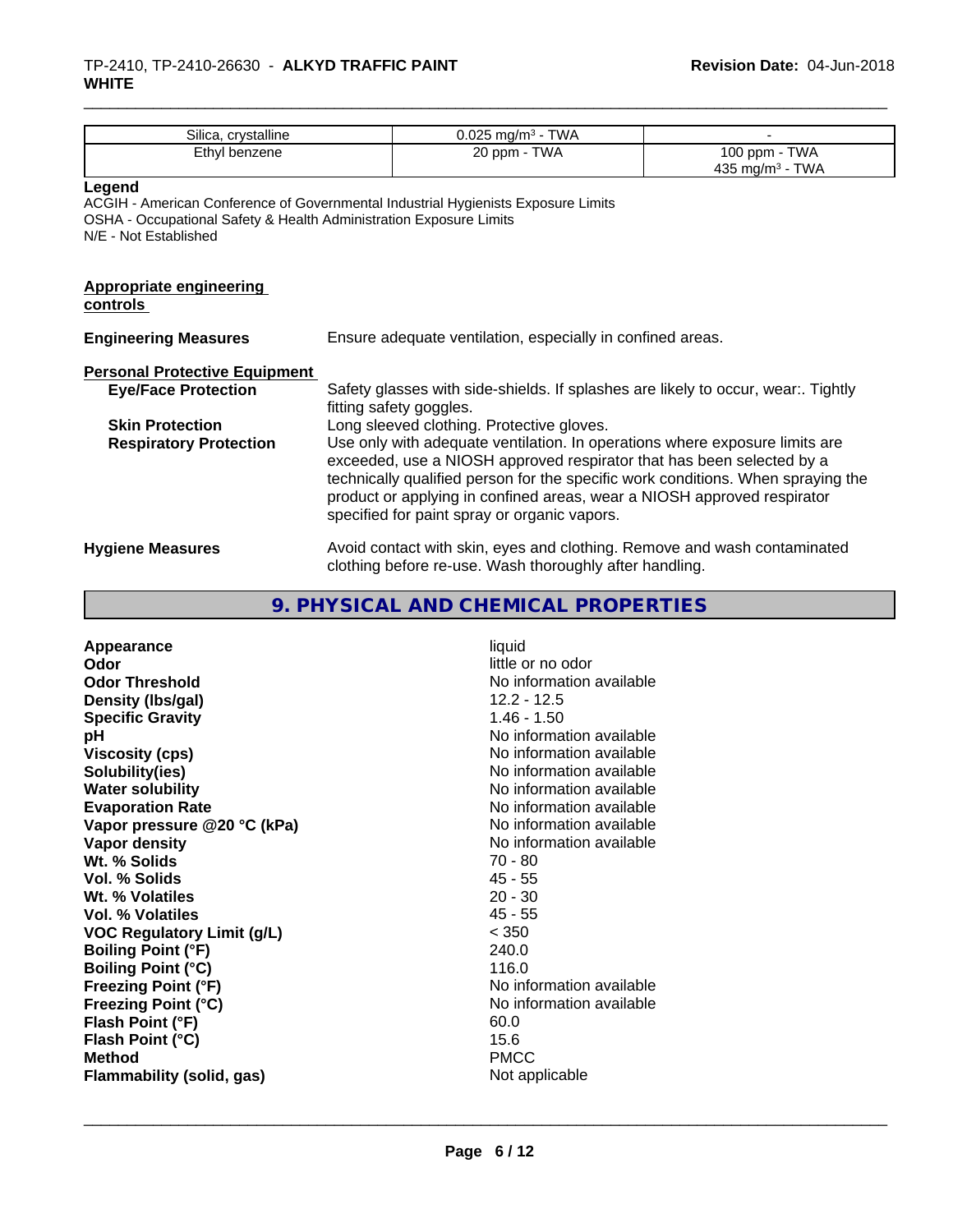**Upper flammability limit:**<br> **Lower flammability limit:** No information available<br>
No information available **Lower flammability limit:**<br> **Autoiqnition Temperature (°F)**<br>
No information available<br>
No information available Autoignition Temperature (°F)<br>
Autoignition Temperature (°C)<br>
No information available<br>
No information available Autoignition Temperature (°C)<br>
Decomposition Temperature (°F)<br>
No information available **Decomposition Temperature (°F)**<br> **Decomposition Temperature (°C)**<br>
No information available<br>
No information available **Decomposition Temperature (°C) Partition coefficient** 

# **10. STABILITY AND REACTIVITY**

| <b>Reactivity</b>                         | No data available                                                                                                         |
|-------------------------------------------|---------------------------------------------------------------------------------------------------------------------------|
| <b>Chemical Stability</b>                 | Stable under normal conditions. Hazardous polymerisation<br>does not occur.                                               |
| <b>Conditions to avoid</b>                | Keep away from open flames, hot surfaces, static<br>electricity and sources of ignition. Sparks. Elevated<br>temperature. |
| <b>Incompatible Materials</b>             | Incompatible with strong acids and bases and strong<br>oxidizing agents.                                                  |
| <b>Hazardous Decomposition Products</b>   | Thermal decomposition can lead to release of irritating<br>gases and vapors.                                              |
| <b>Possibility of hazardous reactions</b> | None under normal conditions of use.                                                                                      |

# **11. TOXICOLOGICAL INFORMATION**

| <b>Product Information</b>                      |                                                                                                                                                                                                                                                                                                                                                                                                                                                  |  |  |
|-------------------------------------------------|--------------------------------------------------------------------------------------------------------------------------------------------------------------------------------------------------------------------------------------------------------------------------------------------------------------------------------------------------------------------------------------------------------------------------------------------------|--|--|
| Information on likely routes of exposure        |                                                                                                                                                                                                                                                                                                                                                                                                                                                  |  |  |
| <b>Principal Routes of Exposure</b>             | Eye contact, skin contact and inhalation.                                                                                                                                                                                                                                                                                                                                                                                                        |  |  |
| <b>Acute Toxicity</b>                           |                                                                                                                                                                                                                                                                                                                                                                                                                                                  |  |  |
| <b>Product Information</b>                      | Repeated or prolonged exposure to organic solvents may lead to permanent brain<br>and nervous system damage. Intentional misuse by deliberately concentrating and<br>inhaling vapors may be harmful or fatal.                                                                                                                                                                                                                                    |  |  |
|                                                 | Symptoms related to the physical, chemical and toxicological characteristics                                                                                                                                                                                                                                                                                                                                                                     |  |  |
| <b>Symptoms</b>                                 | No information available                                                                                                                                                                                                                                                                                                                                                                                                                         |  |  |
|                                                 | Delayed and immediate effects as well as chronic effects from short and long-term exposure                                                                                                                                                                                                                                                                                                                                                       |  |  |
| Eye contact<br><b>Skin contact</b><br>Ingestion | Causes serious eye irritation. May cause redness, itching, and pain.<br>May cause skin irritation and/or dermatitis. Prolonged skin contact may defat the<br>skin and produce dermatitis.<br>Harmful if swallowed. Ingestion may cause irritation to mucous membranes. Small<br>amounts of this product aspirated into the respiratory system during ingestion or<br>vomiting may cause mild to severe pulmonary injury, possibly progressing to |  |  |
|                                                 |                                                                                                                                                                                                                                                                                                                                                                                                                                                  |  |  |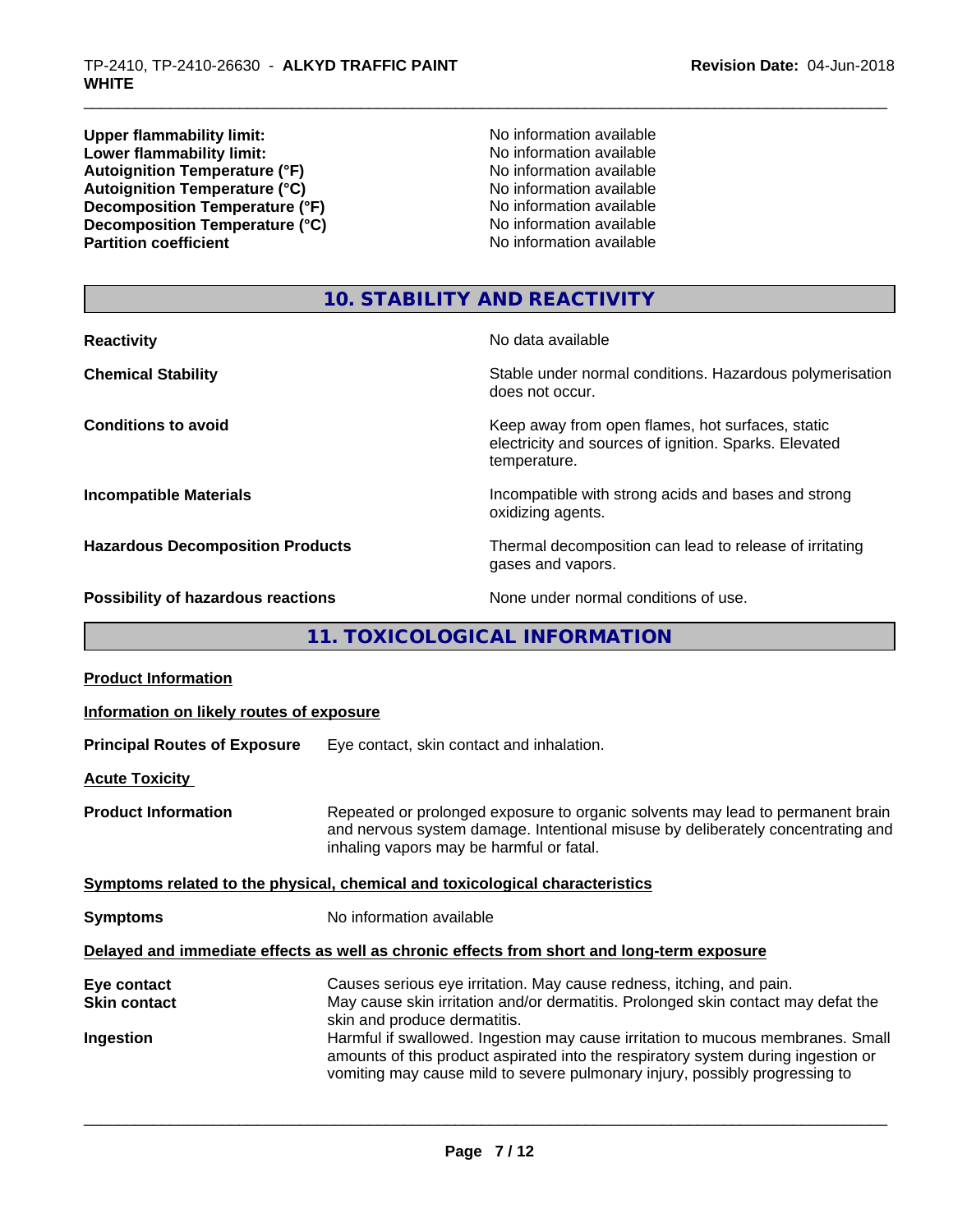| <b>Inhalation</b>               | death.<br>Harmful by inhalation. High vapor / aerosol concentrations are irritating to the<br>eyes, nose, throat and lungs and may cause headaches, dizziness, drowsiness,<br>unconsciousness, and other central nervous system effects. |
|---------------------------------|------------------------------------------------------------------------------------------------------------------------------------------------------------------------------------------------------------------------------------------|
| <b>Sensitization</b>            | May cause an allergic skin reaction                                                                                                                                                                                                      |
| <b>Neurological Effects</b>     | No information available.                                                                                                                                                                                                                |
| <b>Mutagenic Effects</b>        | No information available.                                                                                                                                                                                                                |
| <b>Reproductive Effects</b>     | Possible risk of impaired fertility. Possible risk of harm to the unborn child.                                                                                                                                                          |
| <b>Developmental Effects</b>    | No information available.                                                                                                                                                                                                                |
| <b>Target organ effects</b>     | No information available.                                                                                                                                                                                                                |
| <b>STOT - repeated exposure</b> | Causes damage to organs through prolonged or repeated exposure if inhaled.<br>May cause disorder and damage to the. Central nervous system.                                                                                              |
| <b>STOT - single exposure</b>   | May cause disorder and damage to the. Respiratory system. Central nervous<br>system.                                                                                                                                                     |
| Other adverse effects           | No information available.                                                                                                                                                                                                                |
| <b>Aspiration Hazard</b>        | May be harmful if swallowed and enters airways. Small amounts of this product<br>aspirated into the respiratory system during ingestion or vomiting may cause mild<br>to severe pulmonary injury, possibly progressing to death.         |

#### **Numerical measures of toxicity**

#### **The following values are calculated based on chapter 3.1 of the GHS document**

| <b>ATEmix (oral)</b>             | 237050 mg/kg |
|----------------------------------|--------------|
| <b>ATEmix (dermal)</b>           | 20573 mg/kg  |
| <b>ATEmix (inhalation-vapor)</b> | 21 mg/L      |

#### **Acute Toxicity Component Information**

Kaolin LD50 Oral: > 5000 mg/kg (Rat) Petroleum ether LC50 Inhalation (Vapor): 3400 ppm (Rat, 4 hr.) Titanium dioxide LD50 Oral: > 10000 mg/kg (Rat) Silica, crystalline LD50 Oral: 500 mg/kg (Rat) Methyl ethyl ketoxime LD50 Oral: 930 mg/kg (Rat) LD50 Dermal: 200 µL/kg (Rabbit) LC50 Inhalation (Vapor): > 4.8 mg/L (Rat) Ethyl benzene LD50 Oral: mg/kg (Rat) LD50 Dermal: > mg/kg (Rabbit) LC50 Inhalation (Vapor): mg/m<sup>3</sup> (Rat, 2 hr.)

#### **Carcinogenicity**

*The information below indicateswhether each agency has listed any ingredient as a carcinogen:.*

| <b>Chemical name</b>    | <b>IARC</b>          | <b>NTP</b> | <b>OSHA</b> |
|-------------------------|----------------------|------------|-------------|
|                         | Possible Human<br>2B |            | Listed      |
| ' Titanium<br>m dioxide | Carcinoɑen           |            |             |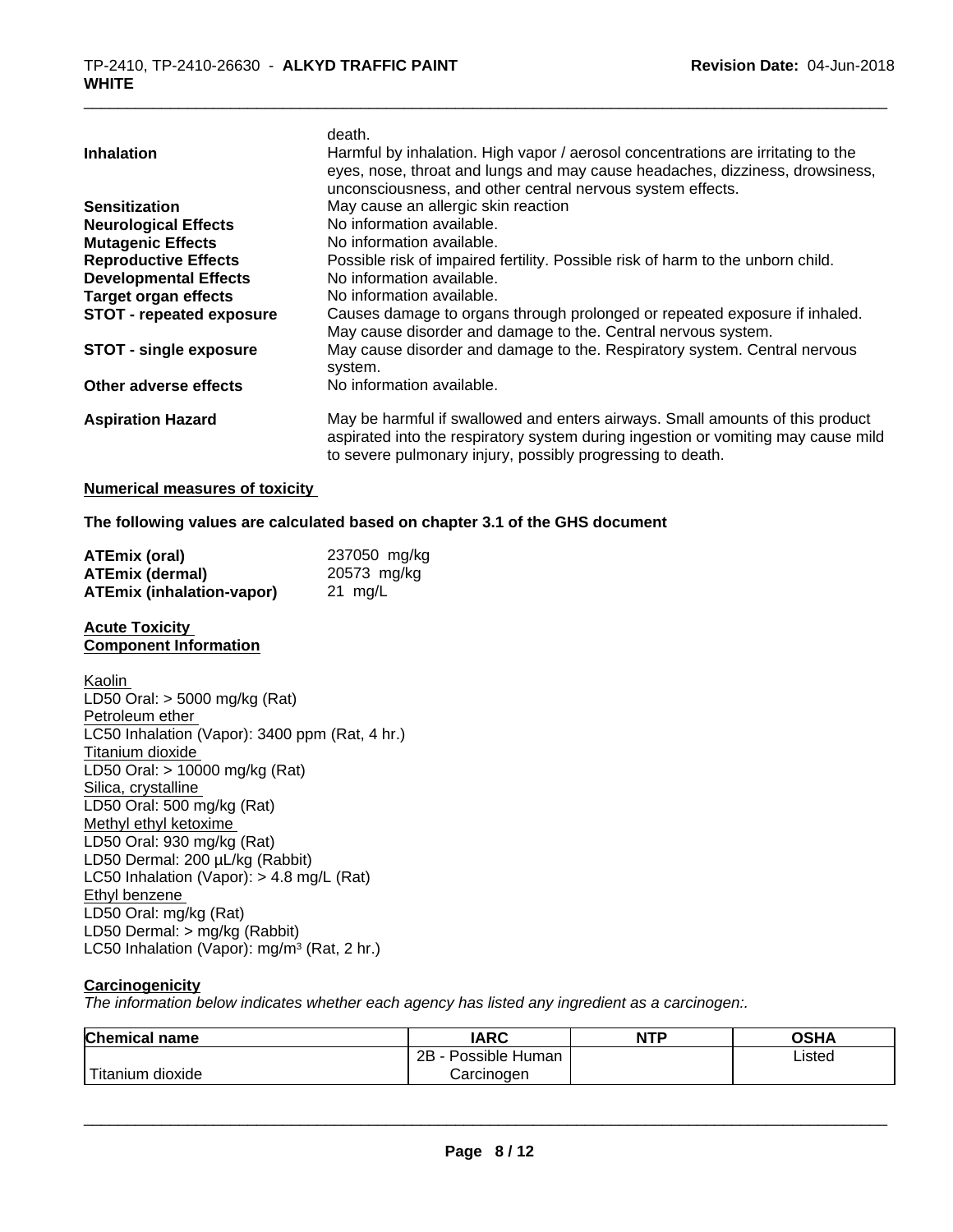#### \_\_\_\_\_\_\_\_\_\_\_\_\_\_\_\_\_\_\_\_\_\_\_\_\_\_\_\_\_\_\_\_\_\_\_\_\_\_\_\_\_\_\_\_\_\_\_\_\_\_\_\_\_\_\_\_\_\_\_\_\_\_\_\_\_\_\_\_\_\_\_\_\_\_\_\_\_\_\_\_\_\_\_\_\_\_\_\_\_\_\_\_\_ TP-2410, TP-2410-26630 - **ALKYD TRAFFIC PAINT WHITE**

| Silica, crystalline | - Human Carcinogen  | Known Human<br>Carcinogen | Listed |
|---------------------|---------------------|---------------------------|--------|
|                     | 2B - Possible Human |                           | Listed |
| Ethyl benzene       | Carcinogen          |                           |        |

• Crystalline Silica has been determined to be carcinogenic to humans by IARC (1) when in respirable form. Risk of cancer depends on duration and level of inhalation exposure to spray mist or dust from sanding the dried paint.

• Although IARC has classified titanium dioxide as possibly carcinogenic to humans (2B), their summary concludes: "No significant exposure to titanium dioxide is thought to occur during the use of products in which titanium dioxide is bound to other materials, such as paint."

#### **Legend**

IARC - International Agency for Research on Cancer NTP - National Toxicity Program OSHA - Occupational Safety & Health Administration

**12. ECOLOGICAL INFORMATION**

## **Ecotoxicity Effects**

The environmental impact of this product has not been fully investigated.

## **Product Information**

## **Acute Toxicity to Fish**

No information available

### **Acute Toxicity to Aquatic Invertebrates**

No information available

#### **Acute Toxicity to Aquatic Plants**

No information available

#### **Persistence / Degradability**

No information available.

#### **Bioaccumulation**

No information available.

## **Mobility in Environmental Media**

No information available.

## **Ozone**

Not applicable

## **Component Information**

## **Acute Toxicity to Fish**

#### Titanium dioxide  $LC50:$  > 1000 mg/L (Fathead Minnow - 96 hr.) Methyl ethyl ketoxime LC50: 48 mg/L (Bluegill sunfish - 96 hr.) Ethyl benzene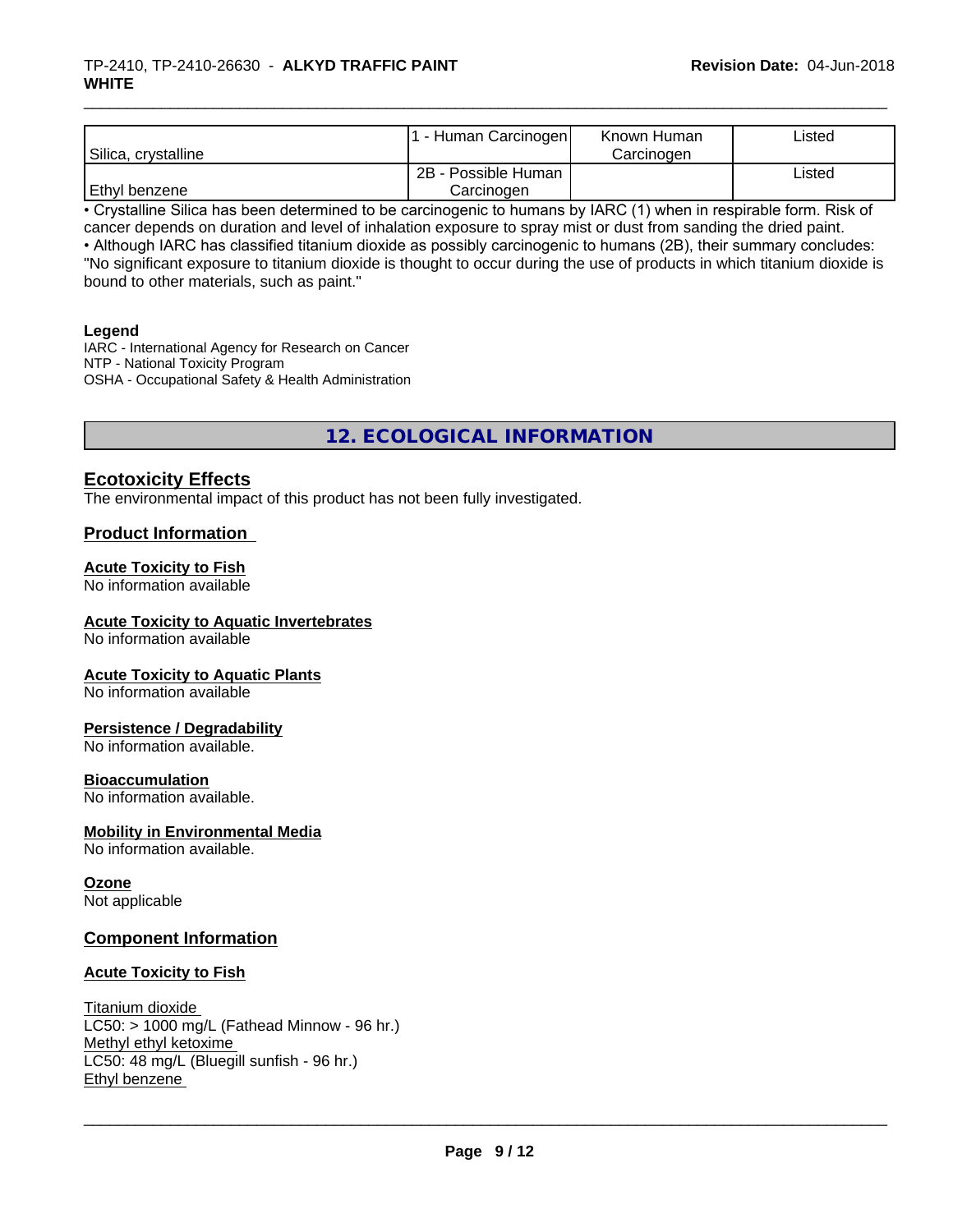LC50: 12.1 mg/L (Fathead Minnow - 96 hr.)

#### **Acute Toxicity to Aquatic Invertebrates**

Methyl ethyl ketoxime EC50: 750 mg/L (Daphnia magna - 48 hr.) Ethyl benzene EC50: 1.8 mg/L (Daphnia magna - 48 hr.)

#### **Acute Toxicity to Aquatic Plants**

Ethyl benzene EC50: 4.6 mg/L (Green algae (Scenedesmus subspicatus), 72 hrs.)

**13. DISPOSAL CONSIDERATIONS**

| <b>Waste Disposal Method</b>   | Dispose of in accordance with federal, state, and local regulations. Local<br>requirements may vary, consult your sanitation department or state-designated<br>environmental protection agency for more disposal options. |
|--------------------------------|---------------------------------------------------------------------------------------------------------------------------------------------------------------------------------------------------------------------------|
| <b>Empty Container Warning</b> | Emptied containers may retain product residue. Follow label warnings even after<br>container is emptied. Residual vapors may explode on ignition.                                                                         |

## **14. TRANSPORT INFORMATION**

| DOT<br><b>Proper Shipping Name</b><br><b>Hazard class</b><br>UN-No.<br><b>Packing Group</b><br><b>Description</b> | <b>PAINT</b><br>3<br>UN1263<br>UN1263, PAINT, 3, II |
|-------------------------------------------------------------------------------------------------------------------|-----------------------------------------------------|
| <b>ICAO / IATA</b>                                                                                                | Contact the preparer for further information.       |
| IMDG / IMO                                                                                                        | Contact the preparer for further information.       |
|                                                                                                                   | 15. REGULATORY INFORMATION                          |

## **International Inventories**

| <b>TSCA: United States</b> | Yes - All components are listed or exempt. |
|----------------------------|--------------------------------------------|
| <b>DSL: Canada</b>         | Yes - All components are listed or exempt. |

## **Federal Regulations**

| SARA 311/312 hazardous categorization |     |  |
|---------------------------------------|-----|--|
| Acute health hazard                   | Yes |  |
| Chronic Health Hazard                 | Yes |  |
| Fire hazard                           | Yes |  |
| Sudden release of pressure hazard     | Nο  |  |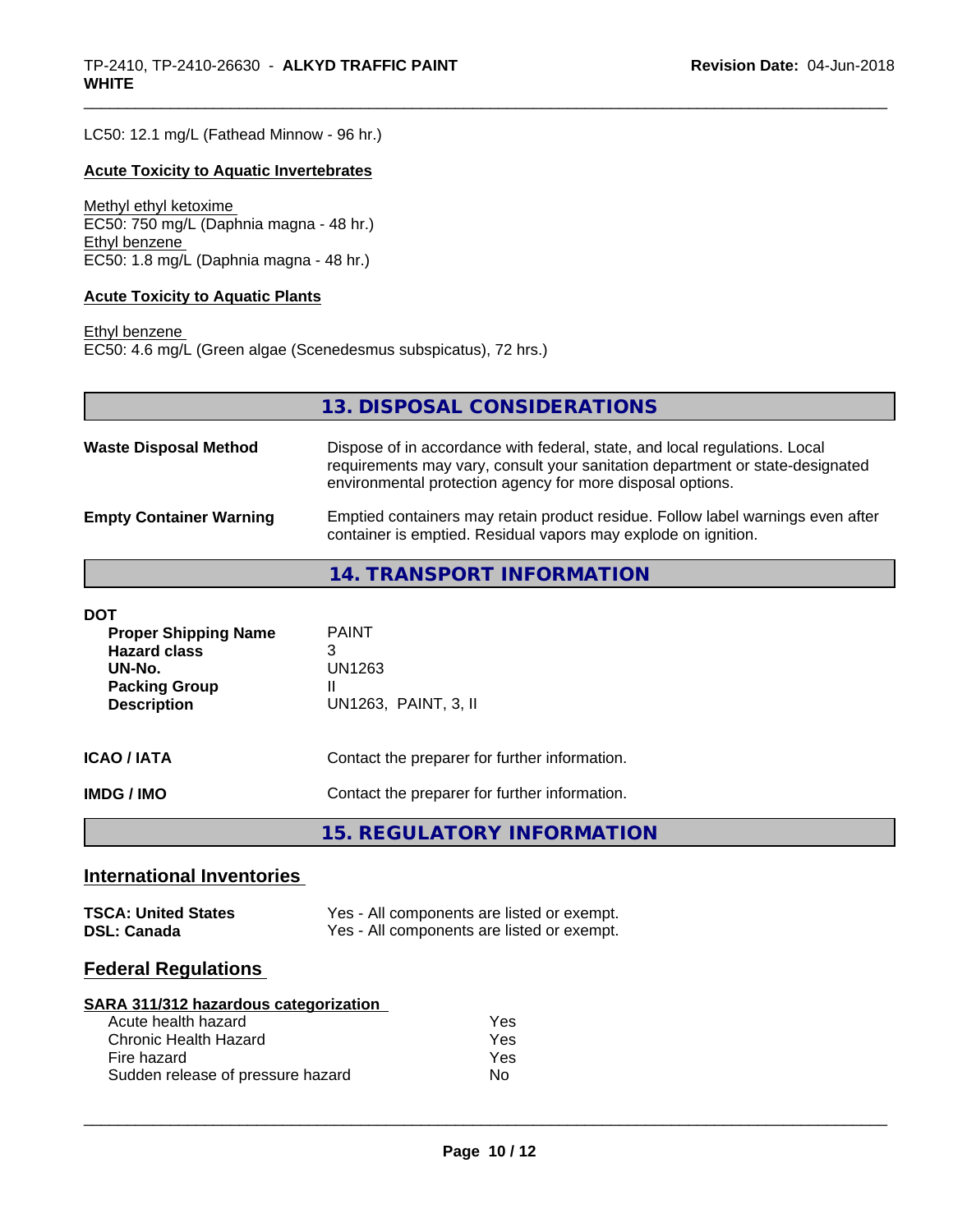Reactive Hazard No. No. 2014

## **SARA 313**

Section 313 of Title III of the Superfund Amendments and Reauthorization Act of 1986 (SARA). This product contains a chemical or chemicals which are subject to the reporting requirements of the Act and Title 40 of the Code of Federal Regulations, Part 372:

| Chemical name | CAS No.  | Weight-% | <b>CERCLA/SARA 313</b>     |
|---------------|----------|----------|----------------------------|
|               |          |          | (de minimis concentration) |
| Ethyl benzene | 100-41-4 | 0.5      |                            |

#### **Clean Air Act,Section 112 Hazardous Air Pollutants (HAPs) (see 40 CFR 61)**

This product contains the following HAPs:

| <b>Chemical name</b> | CAS No.  | Weight-% | <b>Hazardous Air Pollutant</b> |
|----------------------|----------|----------|--------------------------------|
|                      |          |          | (HAP)                          |
| Ethyl benzene        | 100-41-4 | 0.5      | Listed                         |

## **US State Regulations**

#### **California Proposition 65**

**AN** WARNING: Cancer and Reproductive Harm– www.P65warnings.ca.gov

#### **State Right-to-Know**

| <b>Chemical name</b> | <b>Massachusetts</b> | <b>New Jersey</b> | Pennsylvania |
|----------------------|----------------------|-------------------|--------------|
| Limestone            |                      |                   |              |
| Kaolin               |                      |                   |              |
| Talc                 |                      |                   |              |
| Petroleum ether      |                      |                   |              |
| Titanium dioxide     |                      |                   |              |
| Silica, crystalline  |                      |                   |              |

**Legend**

X - Listed

**16. OTHER INFORMATION**

**HMIS** - **Health:** 3\* **Flammability:** 3 **Reactivity:** 0 **PPE:** -

 $\overline{\phantom{a}}$  ,  $\overline{\phantom{a}}$  ,  $\overline{\phantom{a}}$  ,  $\overline{\phantom{a}}$  ,  $\overline{\phantom{a}}$  ,  $\overline{\phantom{a}}$  ,  $\overline{\phantom{a}}$  ,  $\overline{\phantom{a}}$  ,  $\overline{\phantom{a}}$  ,  $\overline{\phantom{a}}$  ,  $\overline{\phantom{a}}$  ,  $\overline{\phantom{a}}$  ,  $\overline{\phantom{a}}$  ,  $\overline{\phantom{a}}$  ,  $\overline{\phantom{a}}$  ,  $\overline{\phantom{a}}$ 

#### **HMIS Legend**

- 0 Minimal Hazard
- 1 Slight Hazard
- 2 Moderate Hazard
- 3 Serious Hazard
- 4 Severe Hazard
- \* Chronic Hazard
- X Consult your supervisor or S.O.P. for "Special" handling instructions.

*Note: The PPE rating has intentionally been left blank. Choose appropriate PPE that will protect employees from the hazards the material will*